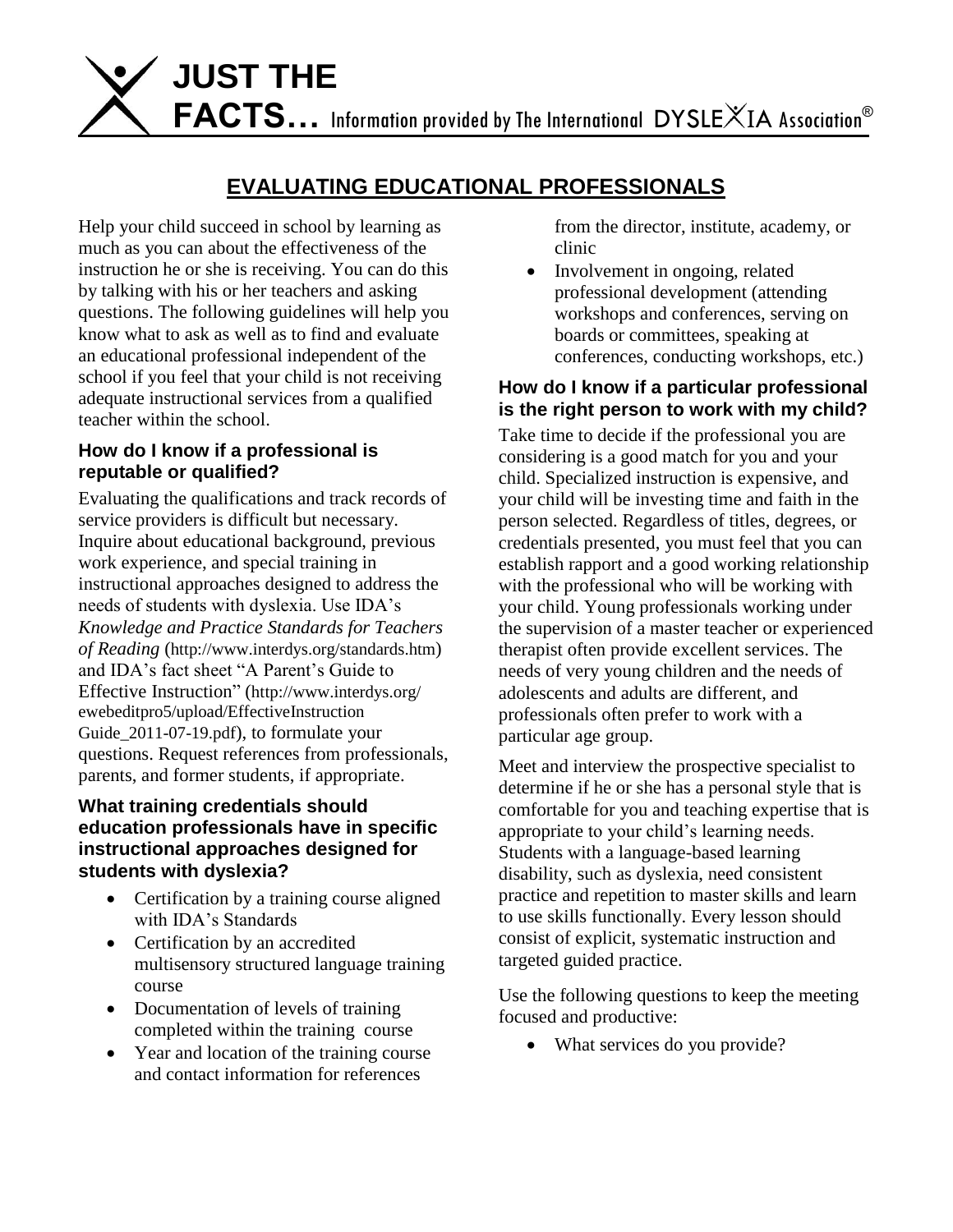- What is the depth of your experience and training, including content knowledge and supervised practicum?
- How do you establish measurable goals for your students?
- What instructional strategies and programs do you use to plan and deliver instruction?

## **Is testing and evaluation necessary to diagnose dyslexia?**

**Yes**. IDA publishes a fact sheet ("Testing and Evaluation,"

http://www.interdys.org/ewebeditpro5/upload/Tes tingandEvaluation.pdf) that explains this process. When a student is having problems with reading and spelling, an effective evaluation can identify a student's individual patterns of learning strengths and weaknesses and can determine whether the profile fits the definition of dyslexia. The purpose of testing and evaluation is to determine why the student is having difficulty and what can be done to help. When a diagnosis indicates that treatment is needed, parents should find an appropriate educational professional as soon as possible.

*A diagnosis of dyslexia cannot be determined by any one single test.* A diagnosis of dyslexia includes consideration of background information, school history, and comprehensive assessment of both oral language (speaking and listening) and written language (reading and written expression) skills at all levels from the simplest to the most complex. A professional thoroughly familiar with the characteristics of dyslexia at different ages and stages in the continuum of literacy skills must interpret and integrate the information gathered into a comprehensive written report that includes the following information:

- a diagnosis
- recommendations for instructional/remediation approaches that match the student's profile
- recommendations for educational accommodations such as extended time, if indicated
- a statement regarding the need for compensatory strategies (i.e., assistive technology, based on level of organizational skills, note-taking ability, and study or memory skills)

The written evaluation report, with other pertinent reports or documents, should be given to the professional who will be working with your child. The professional needs this information to determine if his or her expertise fits the student's needs. A thorough diagnostic report also helps to inform the planning of appropriate lessons or a preliminary instructional plan for review. A knowledgeable educational professional can help translate and clarify the information in the evaluation report, which can be difficult to decipher.

In addition to the diagnostic evaluation, most professionals will perform additional assessments to determine baseline performance, monitor progress, and inform ongoing planning.

## **How long does instruction need to continue? How often? What progress can I expect?**

How long the student needs special instruction depends on the severity of the problem and the frequency and length of the sessions. At a minimum, one-hour sessions should occur two times per week; optimally, four or even five sessions should be scheduled per week—for up to two hours. Instruction should continue until the student is functioning at a level of independence commensurate with age and cognitive ability. This could take two to three years or more. To master skills and apply them independently, students with a language-based learning disability, including dyslexia, need explicit instruction and consistent practice and repetition with teacher guidance—not only with development of skills but with application of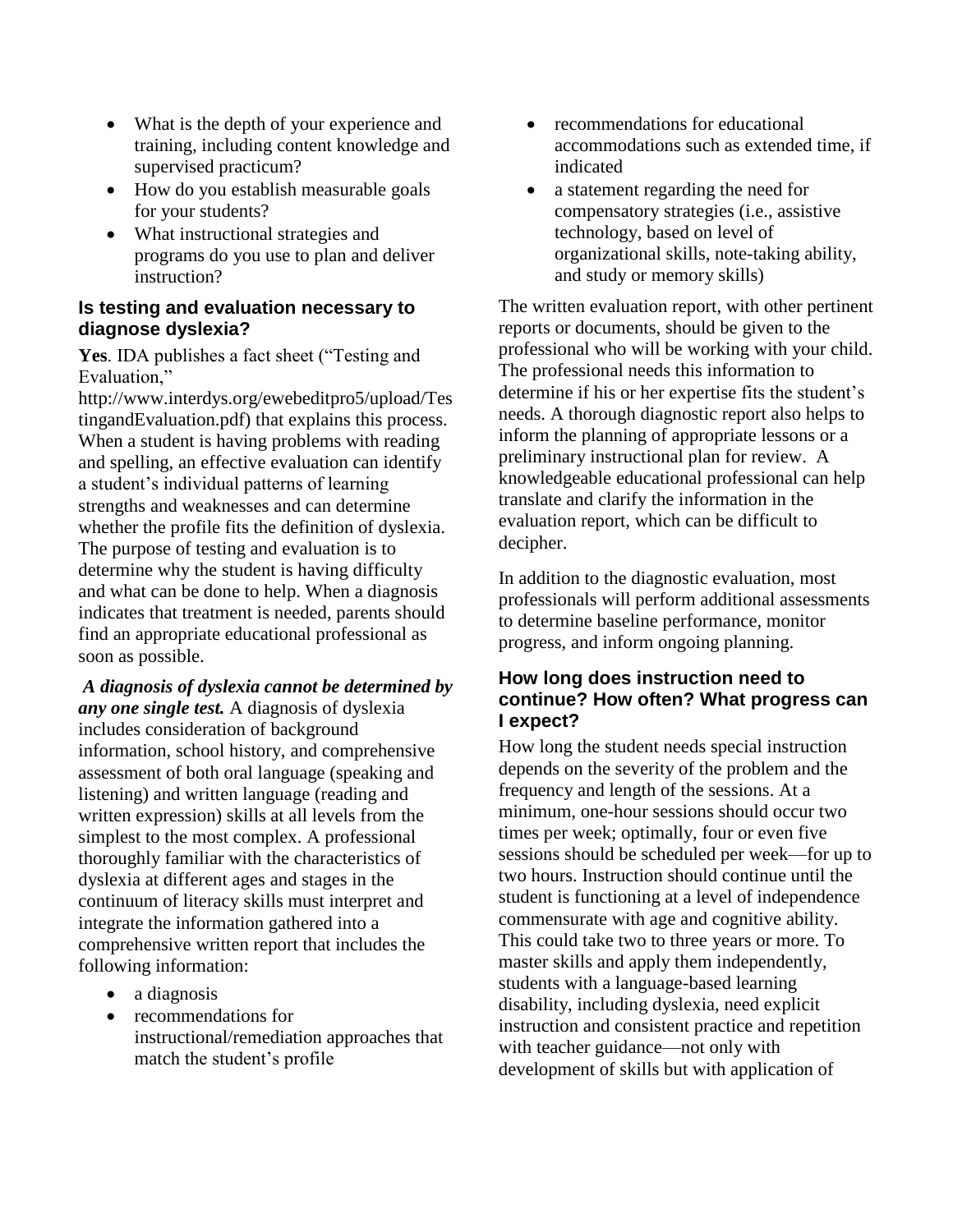these skills at higher and higher levels of functional use.

Teaching reading and other written language skills to students with dyslexia and related disorders is not a quick fix. It is hard work, and sometimes students complain about how difficult it is. At the same time, however, the students themselves are the best judges of the effectiveness of the program. Students quickly become aware that the systematic strategies they are learning allow them to identify or spell words they could not previously read or spell. They recognize their newly-learned ability to "figure out" what they could only guess previously. Although progress is often slow at the beginning, it will give them hope and motivate them to do their best and to keep trying. Significant progress becomes evident when appropriate instruction is delivered with fidelity, meaning with close adherence to the instructional guidelines of a particular program, and when the instruction occurs with the necessary intensity (length and frequency of sessions; individual and small group instruction) and duration (how long instruction occurs over the months and years to come). Appropriate instruction for students with dyslexia and related language disorders is a process, not a product. For the student with dyslexia, it can be an important initial step toward a lifetime of learning.

## **What are reasonable expectations for communication among school staff, independent educational professionals, and family?**

 Will the educational professional meet with parents to discuss progress and planning?

Most educational professionals schedule routine periodic conferences to discuss student progress, to share student work samples and test results, and to plan for future instruction.

• Is the specialist willing to attend school conferences to consult with teachers and any other professionals?

The school and the classroom teacher should be kept informed about the outside program of instruction. It is useful for the school to have access to the written evaluation report that includes the diagnosis of the language-based learning disability, the child's patterns of learning strengths and weaknesses, and recommendations for remediation, accommodations, and use of compensatory strategies. Sometimes, with parent permission, the specialist will be invited to attend parent-teacher conferences or Student Study Team (SST) meetings to discuss the best options for teaching and supporting the child in the classroom.

## **What policies, fees, and scheduling considerations are typical for working with an independent educational professional?**

• Are the times available for working with your child compatible with the needs of your child and your family's schedule?

For instruction to be effective, it must occur when the student is alert. Each family needs to make decisions based on the individual student and the availability of the educational professional. Some professionals schedule students early in the morning before school; others schedule sessions after school. Sometimes it is possible to schedule sessions during the school day.

• Where will instruction occur?

Most specialists conduct their sessions at their office or clinic. Some individuals may travel to the home of the student; there is often an extra fee for this. Sometimes, schools will provide a consistent and appropriate setting for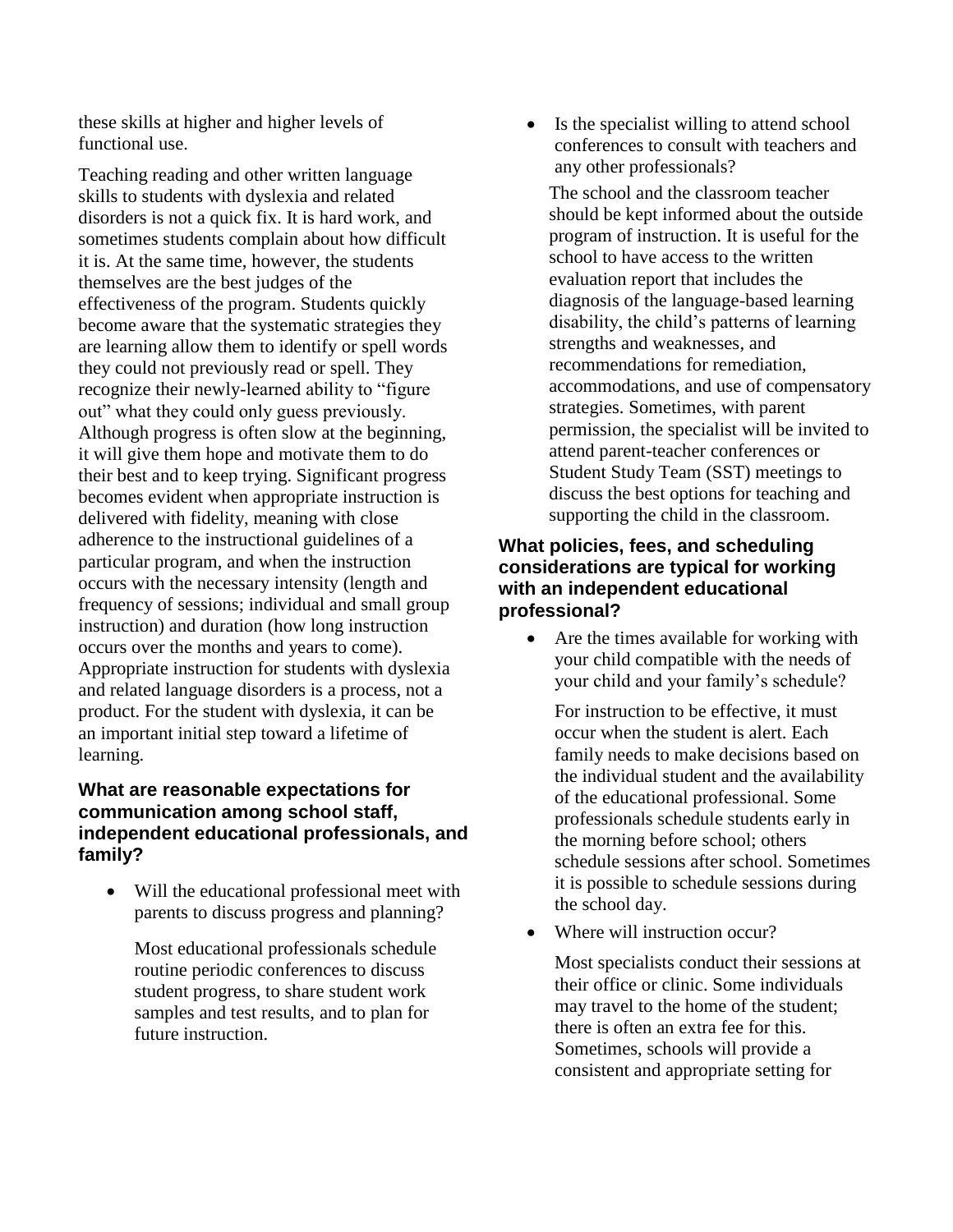teaching sessions to occur during the school day at school.

• What fees and payment policies are typical for independent educational professionals?

Fees of individual professionals vary from state to state and depend upon the qualifications and expertise of the professional. Ask to discuss fees *—*if the professional has not provided this information. *It is your responsibility to ask about policies and fees in advance of hiring a professional.* 

- What is the policy for missed sessions? Some professionals charge for all missed sessions. Some offer times for scheduling make-up sessions. Some charge for cancellations with less than 24 hours notice. Inquire about these policies before instruction begins.
- Are instructional materials included in the session fee?

Sometimes professionals charge an additional fee for instructional materials. Many do not, but it is best to ask.

• What is the fee for phone calls and conferences at school or with you? You will need to ask each individual professional about fees for meetings and phone calls. Some charge for phone calls

and some do not. Most charge a fee for school meetings and conferences in addition to scheduled sessions with the child.

• When is payment required and how often? Some professionals require monthly payments in advance. Others request payment at each session. Ask for more information on fees and policies if the professional has not provided this information.

## **Does insurance cover the costs of testing or fees for specialized instruction?**

Depending on the state in which you live, the referral source, and your family's insurance coverage, evaluations and/or remediation are *sometimes* covered or partially covered. Depending on many factors, some services may be tax deductible. Each family will need to check with insurance representatives and tax advisors for details.

The information in this fact sheet should help you choose the right professional to work with your child. You may also find it helpful to become familiar with the terminology used by professionals in the field. Please refer to the IDA fact sheet "Helpful Terminology" to learn about professionals working in this field of instruction and the support they offer for students with dyslexia and other related learning challenges.